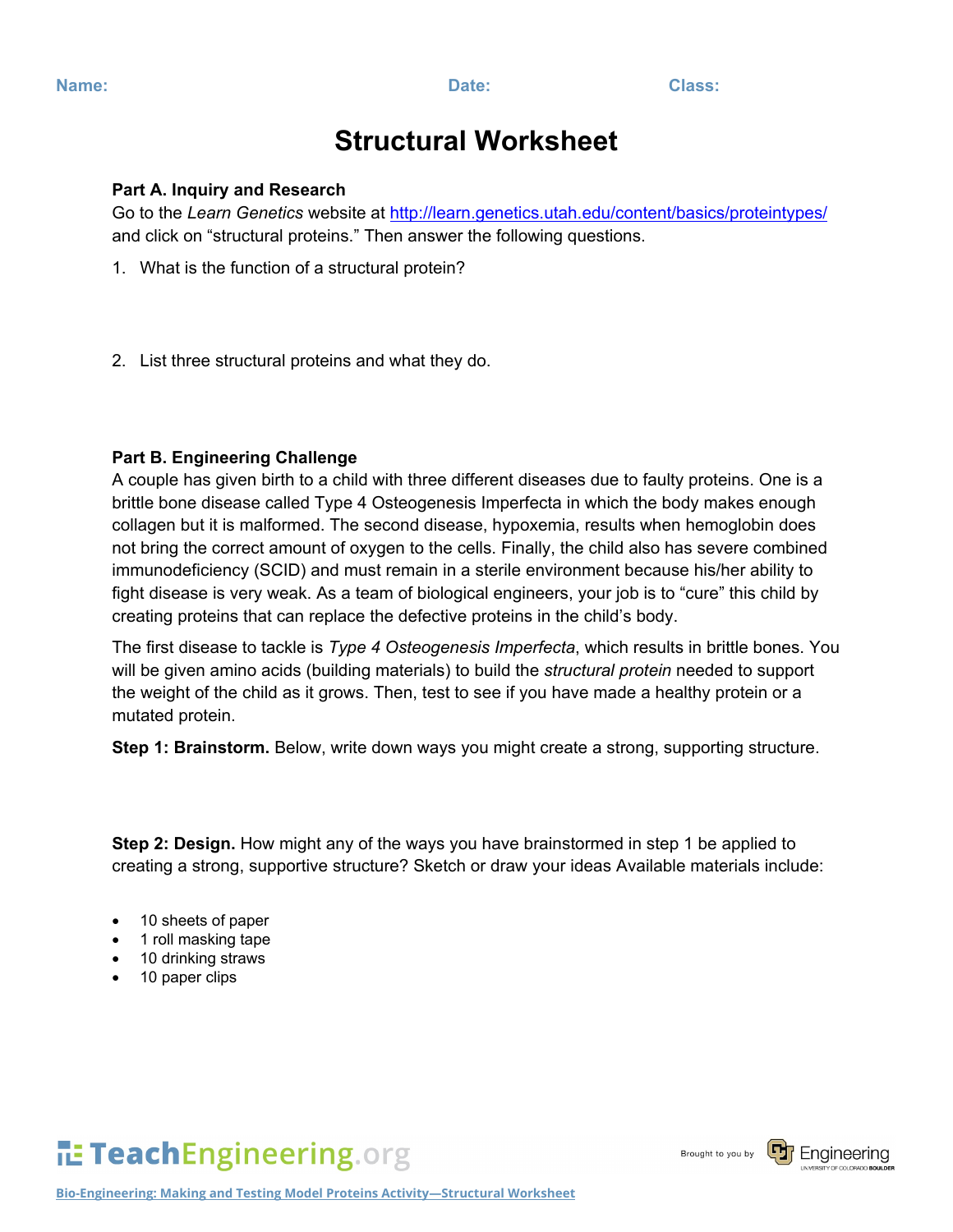**Step 3: Design selection.** From your step 2 ideas, decide on a design that you think will meet the design requirement—to support the weight of a child as it grows. Your protein must hold books 1.5 to 2 inches from the floor and its strength will be tested by setting the pre-weighed books on top of it. Sketch your protein design and label the amino acids (with what you used to build that part) below so that someone else could recreate it.



Brought to you by

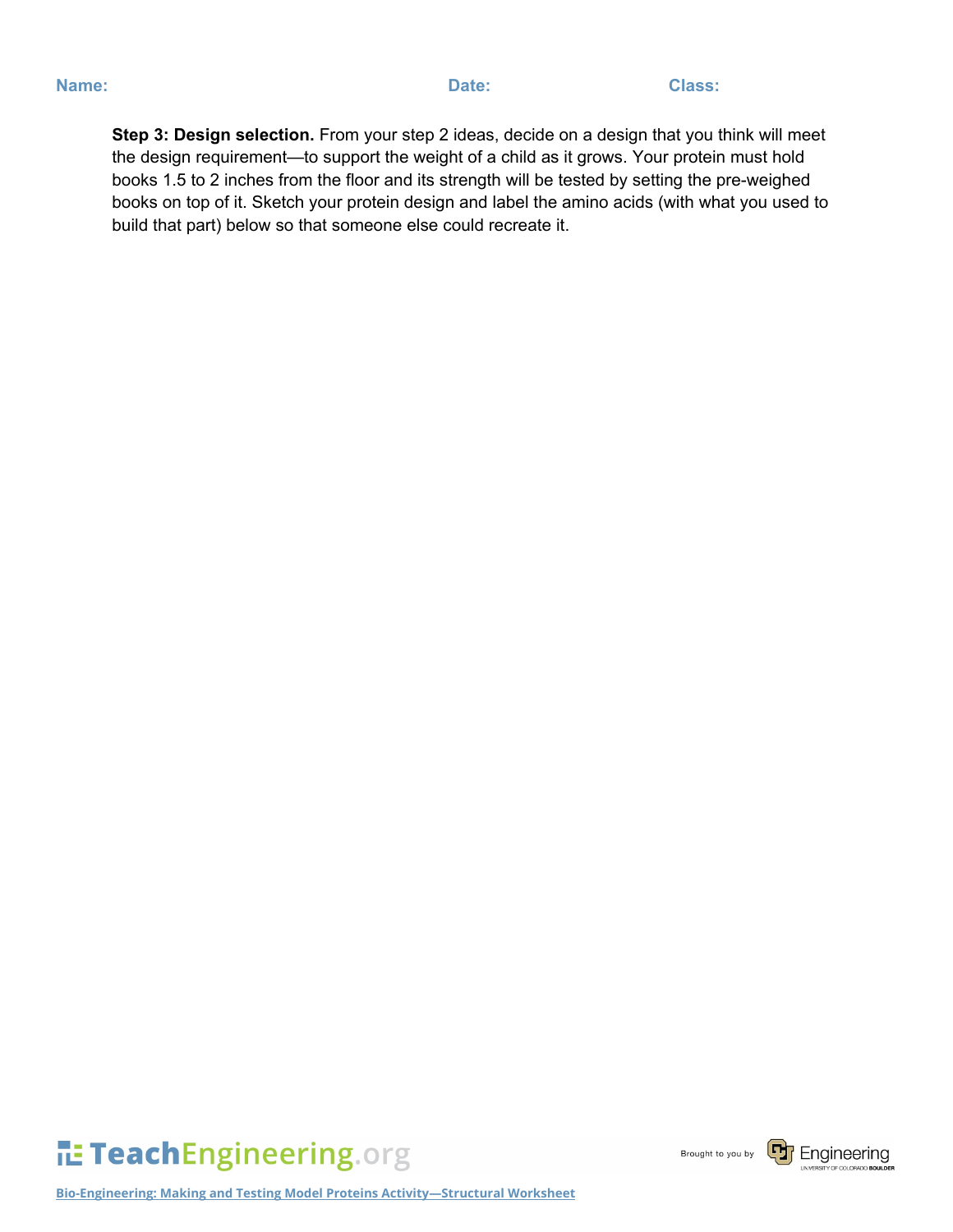**\_\_\_\_\_\_\_**

**\_\_\_\_\_\_\_**

 $\frac{1}{2}$ 

**Step 4:** Before you start building, have the teacher approve your design. **teacher initials:** 

Amount of weight you hypothesize that your protein will hold:

**Step 5: Build.** Next, use the amino acids (materials) to build a protein. **NOTE:** Build it on the floor so that you have enough room above it to accommodate a tall stack of books/weights or even a person standing on it! *Remember:* The function of this protein is to support the child as it grows.

**Step 6: Test and evaluate.** *Did your model protein design hold as many books/amount of weight as you thought it would?* Circle: yes or no *How much did it hold?* \_\_\_\_\_\_\_\_\_\_\_\_\_\_\_

Explain why it did/did not meet your expectations. *How effective was your protein model? Was it strong enough? What about balance? Did you encounter other problems?*

| - - -<br>___ |                |                |  | ັ<br>ັ<br>$\sim$<br>. . |                |  |
|--------------|----------------|----------------|--|-------------------------|----------------|--|
| Group #      | <b>Trial 1</b> | <b>Trial 2</b> |  | Group#                  | <b>Trial 1</b> |  |
|              |                |                |  |                         |                |  |
|              |                |                |  |                         |                |  |
|              |                |                |  |                         |                |  |
|              |                |                |  |                         |                |  |
|              |                |                |  |                         |                |  |
|              |                |                |  |                         |                |  |
|              |                |                |  |                         |                |  |
|              |                |                |  |                         |                |  |
|              |                |                |  |                         |                |  |
|              |                |                |  |                         |                |  |

**Data collection:** Fill in the data table with the maximum weight each group's protein held.

**Step 7: Redesign.** *How will you change your design?* In the space below, write/draw your adiustments.

Have the teacher approve your revised design. **the end of the teacher initials: teacher initials:** 

*Amount of weight* you hypothesize that your revised protein will hold: \_\_\_\_\_\_\_\_\_\_

Ideas-drawings from a notebook or paper

**Step 8: Test and re-evaluate.** *Did your revised design hold as many books/amount of weight as you had thought it would?* Circle: yes or no *How much did it hold?*

## TeachEngineering.org



Explain why it did or did not meet your expectations. *How effective was your protein model? Was it strong enough? What about balance? Did you encounter other problems?*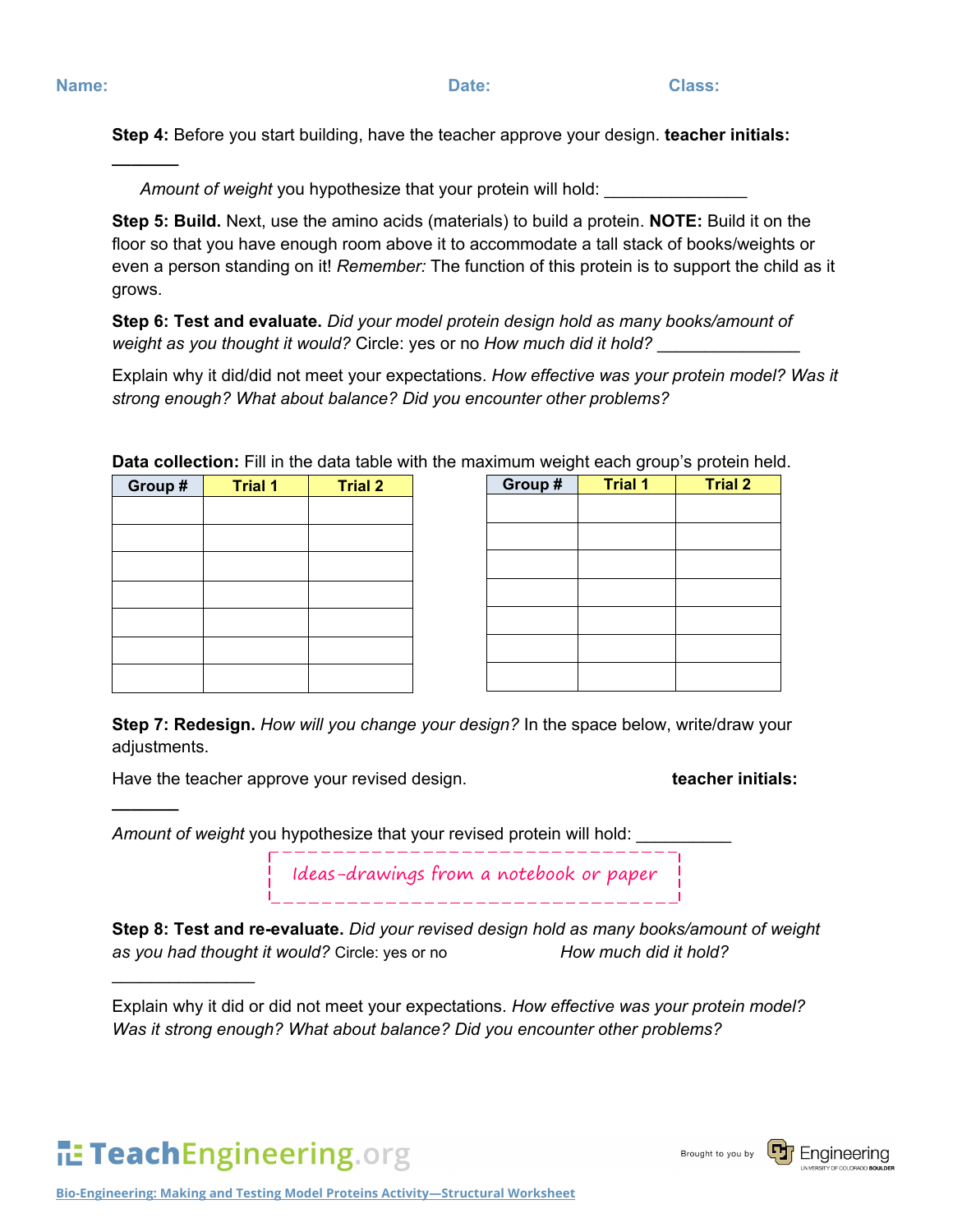Weight (pounds)

Weight (pounds)

**Step 9: Compare.** Examine the data for all teams. Graph the data. *What does the data tell you?*

*What is the average weight held by all of the re-engineered proteins?*

*How did your structural protein perform compared to the other proteins that were built? What is an idea from a different protein model that you could have incorporated into your design, and why would you use it? What is another group's idea that you would not have done, and why?*



### **Comparison of Weight Each Protein Held**

Group Number

TeachEngineering.org



**Bio-Engineering: Making and Testing Model Proteins Activity—Structural Worksheet**